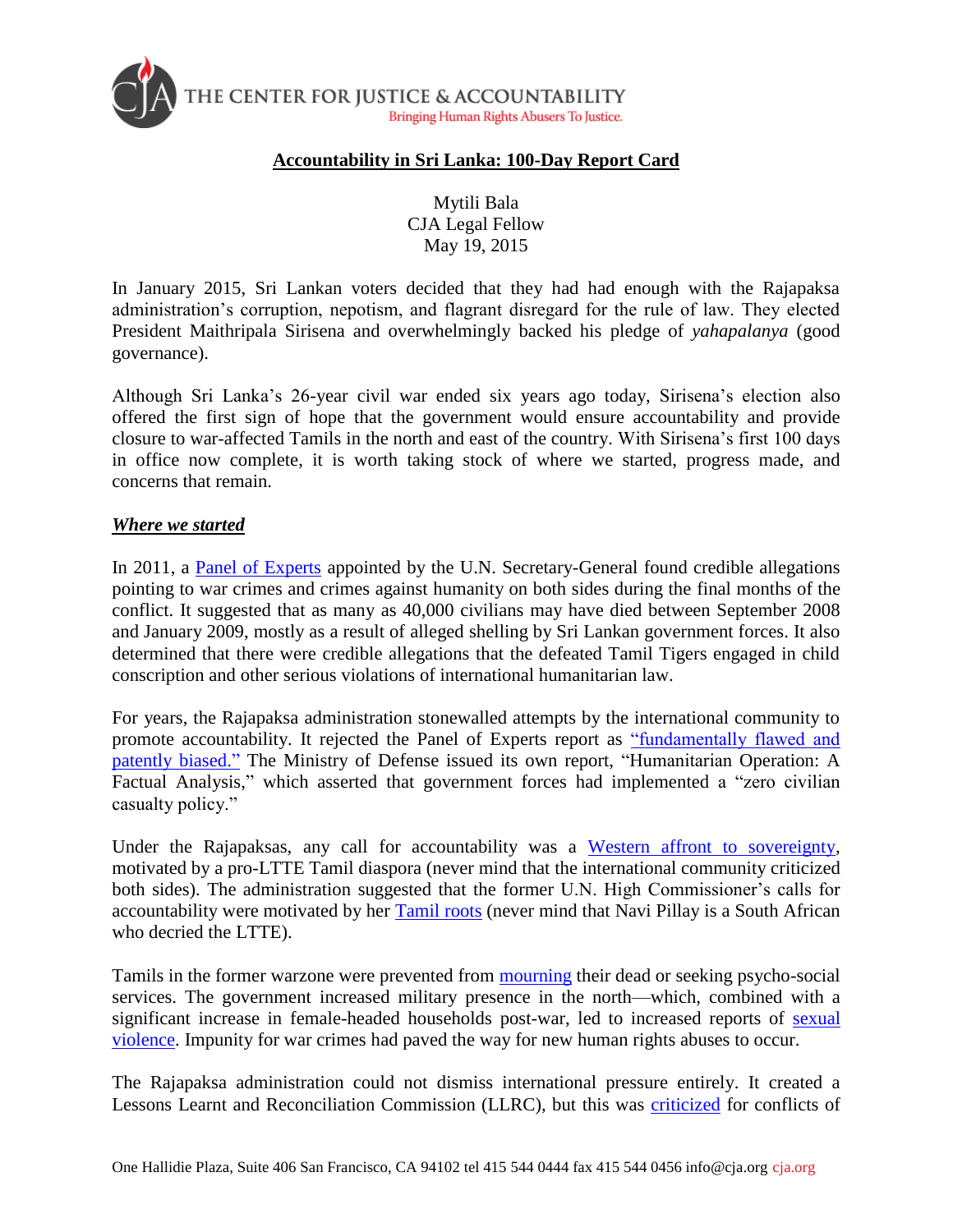interest, lack of witness protection, lack of accountability mandate, and fundamental misapplication of the principles of distinction and proportionality under international law. The LLRC did make constructive recommendations regarding demilitarization, land rights, and governance, but these were never [implemented.](http://www.cpalanka.org/commentary-on-the-progress-achieved-in-implementing-the-national-plan-of-action-to-implement-the-recommendations-of-the-lessons-learnt-and-reconciliation-commission/)

President Rajapaksa announced a Missing Persons Commission in 2013, which was criticized for [witness tampering and mistranslations.](http://www.cpalanka.org/a-commentary-onthe-presidential-commission-to-investigate-missing-persons/) The Commission nevertheless received over 20,000 [complaints—](http://www.pcicmp.lk/)a figure that speaks more to the severity of the disappearances problem than the credibility of the mechanism.

The international community supported calls by Sri Lankan human rights groups for accountability. When Sri Lanka failed to deliver, the U.N. Human Rights Council (UNHRC) voted to create a [U.N. investigation](http://www.ohchr.org/EN/HRBodies/HRC/Pages/OISL.aspx) led by the Office of the High Commissioner for Human Rights. Even as the UNHRC convened in March 2014, the Rajapaksa administration arbitrarily detained peace activists and campaigners for the disappeared under the Prevention of Terrorism Act, [declaring](http://www.srilankaguardian.org/2014/03/oops-gota-ordered-to-delete-libelous.html) their "Tiger links bared."

In short, things were bad.

# *100-Day Report Card*

President Sirisena has now been in office over 100 days. While still early, it seems fair to say that his government has done well in some areas and needs to show greater progress in others.

The change in rhetoric is welcome and significant. In February, Foreign Minister Mangala Samaraweera [told](http://carnegieendowment.org/2015/02/11/sri-lanka-after-presidential-election/i13p) a Washington audience that "[u]nlike the previous government, we are not in a state of denial, saying such violations have not happened." He promised a domestic mechanism to bring human rights violators to justice. The government [reiterated](http://news.lk/news/sri-lanka/item/7450-sl-u-s-agree-to-build-on-a-multifaceted-bilateral-relationship-forge-stronger-links) this commitment during Secretary John Kerry's May 2, 2015 visit to the island, stating: "Ensuring accountability in the New Sri Lanka, will feature as a key component of the reconciliation process, and the architecture of a domestic accountability mechanism with international technical assistance as promised by our manifesto are now being planned."

The Sirisena government has [invited](http://www.nytimes.com/interactive/2015/02/16/world/asia/sri-lanka-united-nations-inquiry.html) key U.N. personnel into the country, including the Working Group on Enforced and Involuntary Disappearances and the Special Rapporteur on the promotion of truth, justice, reparation and guarantees of non-recurrence.

Encouragingly, the government has also taken steps to rebuild trust and foster reconciliation, by:

- enacting a [witness protection bill](http://www.dailynews.lk/?q=political/parliament-20022015) to protect those seeking justice and truth;
- codifying the right to information and independent commissions, as part of the newlyenacted [19th Amendment](http://www.priu.gov.lk/news_update/Current_Affairs/ca201504/20150428nineteenth_amendment_adopted.htm) to the Sri Lankan Constitution;
- appointing a [civilian](http://www.np.gov.lk/index.php?option=com_content&view=article&id=3262:new-civilian-governor-appointed-to-northern-province-of-sri-lanka&catid=8:min-gs&Itemid=114) governor to replace a former military official in the north;
- appointing a [Tamil](http://www.bbc.com/news/world-asia-31068699) as the new Supreme Court Chief Justice;
- lifting a [travel ban](http://www.news.lk/news/sri-lanka/item/5764-sri-lanka-lifts-travel-restrictions-in-north) on foreign passport holders visiting the north; and
- beginning to return Tamil lands in the north and east, most recently in [Sampur.](http://www.defence.lk/new.asp?fname=President_revokes_Sampur_land_agreement_20150509_01)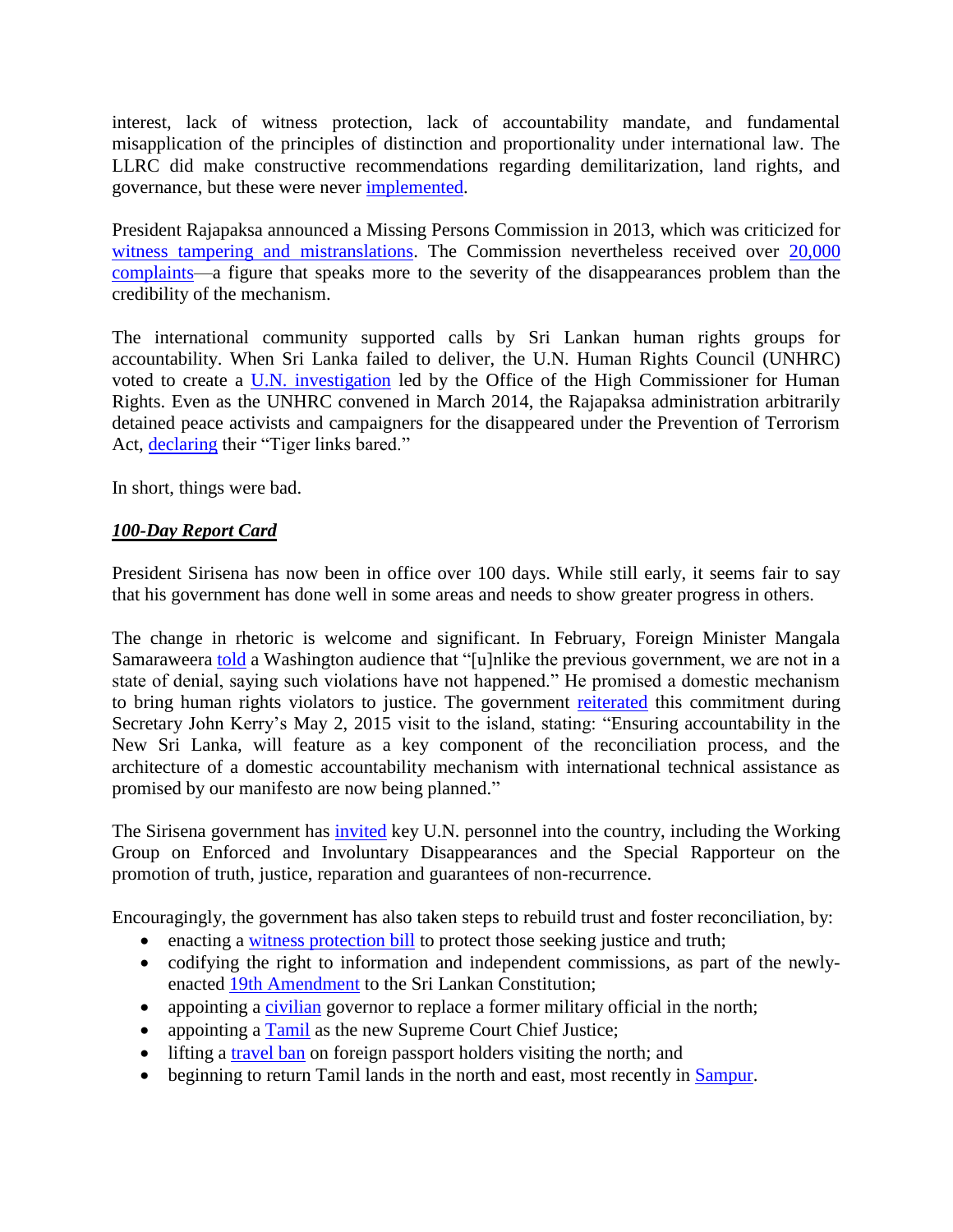These steps are significant, though more can be done. Many thousands of acres of civilian lands remain in Army custody. An asset freeze remains in place for diaspora members sweepingly accused by the previous administration of having LTTE ties. The witness protection bill may exempt officials who leak information "in good faith" or under orders. The government needs to repeal or reform the draconian Prevention of Terrorism Act and scale back police security structures, which continue to harass civilians in the north and east.

But where progress is most sorely needed is on issues of truth and justice: the Sirisena administration needs to do much more to promote the rights of war affected communities to seek the truth and pursue accountability for disappearances, war crimes, and crimes against humanity.

# *Steps for Promoting Truth*

Families of the disappeared continue to [press](http://www.thesundayleader.lk/2015/05/10/questions-still-unanswered/) the government for answers. Many testified before the Missing Persons Commission that their loved ones were last seen alive in government custody. Others have reason to believe that their relatives are still alive, locked away in [secret](http://www.colombopage.com/archive_15A/Feb21_1424503390CH.php)  [camps.](http://www.colombopage.com/archive_15A/Feb21_1424503390CH.php) Families have repeatedly asked the government to release the names, dates of birth, and places of detention of those currently in custody, and (if persons remain in custody) to permit regular access. The chairman of the Missing Persons Commission [echoed](http://www.priu.gov.lk/news_update/Current_Affairs/ca201504/2015042860_allegations_werelevelled_against_ltte_missing_persons_commission.htm) this request. As stated by U.N. Special Rapporteur [Pablo de Greiff,](http://www.ohchr.org/EN/NewsEvents/Pages/DisplayNews.aspx?NewsID=15820&LangID=E#sthash.XnRXX7nU.dpuf) knowledge of who remains in custody lies squarely within the government's control.

The Sirisena administration must respond to the families' reasonable request for information. A prompt reply will go a long way in overcoming a significant trust deficit with war-affected Tamil communities. If disappeared persons are no longer in custody, the government must investigate and account for what happened to those individuals in a prompt and transparent manner. The government should accept the [ICRC's offer](https://www.icrc.org/en/document/clarifying-fate-missing-persons-sri-lanka-requires-sustained-commitment) of assistance and establish a missing person's unit to track disappearances. It should also enact legislation to recognize involuntary or enforced disappearance as a criminal offense, as Sri Lankan groups recommend [\[CPA,](http://www.cpalanka.org/wp-content/uploads/2015/05/CPA-Submission-to-Sri-Lanka-Law-Commission.pdf) [LST\]](http://www.lawandsocietytrust.org/PDF/Media%20release%20Enforced%20disappearance.pdf).

Apart from addressing disappearances, the government should commit to a genuine truth-seeking process to address the grievances of all of Sri Lanka's ethnic communities stemming from decades of war and displacement.

#### *Steps for Promoting Justice*

Despite the rhetoric on accountability, the new government has maintained the Rajapaksa government's stance on the ongoing U.N. war crimes investigation. It has declined to invite the U.N. investigators to the country and insists that any accountability process must be domestic.

However, given Sri Lanka's track record of **impunity**, calls for a domestic process raise concerns. It was the failure of domestic accountability that **obligated** the international community to step in. The Sirisena administration prompted further concern last week when it [promoted](http://www.news.lk/news/sri-lanka/item/7651-major-general-jagath-dias-appointed-army-chief-of-staff) as Army Chief of Staff Major General Jagath Dias, who is [alleged](http://www.ecchr.de/sri-lanka.404.html?file=tl_files/Dokumente/Universelle%20Justiz/Sri%20Lanka%2C%20Dias%2C%20Dossier%2C%202011-01%2C%20en.pdf) to be responsible for war crimes during the final phase of the civil war.